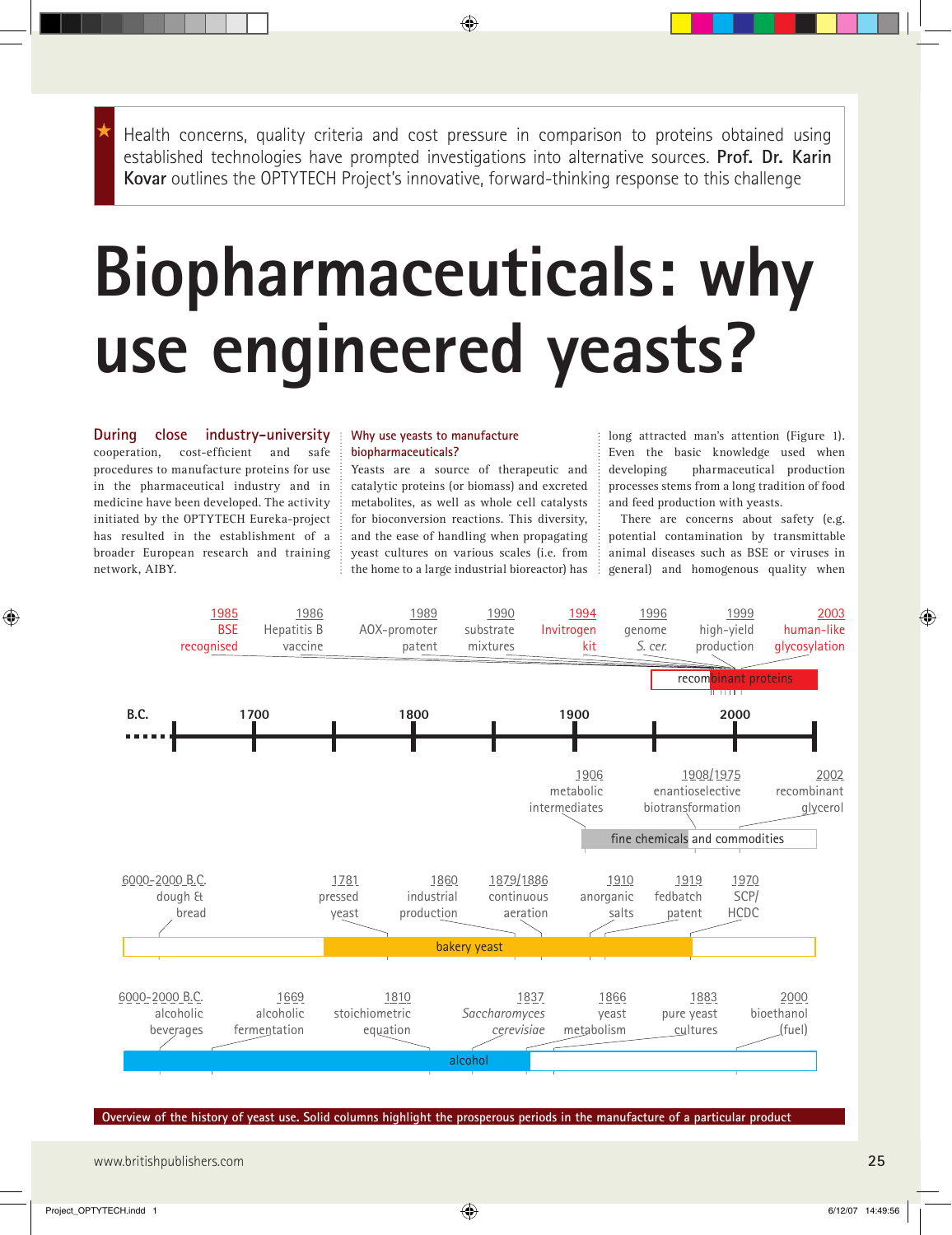♠

proteins for pharmaceutical applications are gained in the traditional way, from natural plant materials or slaughtered cattle, and by more elaborate means - e.g. mammalian cell culture systems. Yeasts potential as versatile, safe (i.e. GRAS affirmation, no endotoxins released), efficient expression hosts to meet market demands has been acknowledged. To exploit this, cost-effective procedures to produce properly processed, functional recombinant proteins of reproducible quality which don't cause an undesired immunogenic response are being sought.

Novel engineered yeast expression systems are suitable for secreted proteins, where typical eukaryotic posttranslational modifications like (humanised) glycosylation or disulfide bond formation are required. As, firstly, these products are currently produced using cost- and handling-intensive mammalian cell cultures and, secondly, insufficient manufacturing capacity in Europe is predicted, available manufacturing facilities for microbial (yeast and bacterial) systems could provide an alternative for some of the established and future products in the bio-pharmaceutical sector. Where process economy is a concern, yeasts thermotolerance and the ease of cultivation to (very) high cell densities with cheap



Left-Effect of methanol to glucose ratio on the expression level of AOX; composition changing from 0 per cent methanol to 100 per cent (vice-versa for glucose). Right- Comparison of biomass productivity as a function of dilution rate (i.e specific growth rate) and substrate composition: 100 per cent glucose (hairline), 80 per cent: 20 per cent glucose to methanol mixture (red), 100 per cent methanol (black)

# level" (Dr. Thomas Purkarthofer, VTU Engineering GmbH).

Gene translation is induced by methanol, which is commonly applied as the only carbon substrate during production. The wide range of other substrates (e.g. glycerol, glucose, ethanol) *P. pastoris* is known to grow with are generally assumed to repress product formation when added with

**The next generation of yeast expression systems shows real potential for technological advancement in manufacturing biopharmaceuticals and making Europe more competitive** 

mineral media are advantageous. "We recommend keeping an eye on developments in the next generation of yeast expression systems, which show great potential for further technological advancement and competitiveness in the European biotechnology sector," explains Dr. Hans-Peter Meyer of Lonza Ltd and consultant to the Swiss Commission for Technology and Innovation, CTI.

# **Productivity and quality enhancements**

The most widespread manufacturing technology with *Pichia pastoris* is still the expression of a targeted heterologous gene under the tightly controlled *AOX1* promoter. "As the *AOX1* promoter is one of the strongest naturally occurring promoters and generally enables exceptionally high transcriptional levels to be achieved, *Pichia* production strains are much sought after in industrial manufacturing and are also an interesting target for further improvement at genetic methanol, which triggers product formation when used alone. Although these conclusions on repressive effects have been drawn from batch cultivation data only, they are also supposed to be generally valid for other culturing modes such as the fedbatch mode frequently utilised in industry scale.

In contrast to batch (see above), in carbonlimited cultivation modes (i.e. chemostat or fedbatch cultures) these repressive carbon sources are used alongside methanol and do not negatively affect the expression of heterologous proteins, provided neither the carbon sources nor metabolites accumulate in the culture broth. For products whose formation is associated with biomass growth, improving growth performance leads to an increase in productivity, i.e. the grams of product which is formed per litre and hour. As glucose enables a specific growth rate  $(\mu_{\textit{mar}})$  more than twice as high as methanol and as product expression is not reduced (i.e. achieving the highest levels when the proportion of methanol in the carbon source supplied is > 20 per cent), culturing *Pichia* with a mixture of methanol and glucose may, in theory, also be favourable with respect to productivity (Figure 2). A procedure involving the carbon-limited addition of mixtures of methanol and glucose, which leads to a shortening of process duration due to higher productivities, has been developed and qualified with several heterologous enzymes, e.g. porcine and bovine trypsinogen/trypsin, horseradish peroxidise, beta-galactosidase, and selected therapeutic proteins. Further benefits over the traditional method, which involves the addition of pure methanol, are a reduction in evolved heat and enhanced process robustness, which gives some protection against disturbances in the control systems (PCS).

Depending on various factors (e.g. cultivation mode, extracellular environment, strain design), complex (or even glycosylated) products excreted by engineered yeasts may occur with different molecular variants. As such diversity can affect many of the later relevant therapeutic properties, homogenous (uniform) product quality is an increasing priority when optimising cultivation procedures. As the expressed product undergoes further degradation, not only is product composition no longer homogenous, but the formation rate of the molecular form targeted is also significantly reduced (Figure 3). A straightforward adaptation of the process control and feedstock composition has helped us avoid these undesirable product variations.

The crucial question for further research is to what extent is the physiology of (novel)

◈

◈